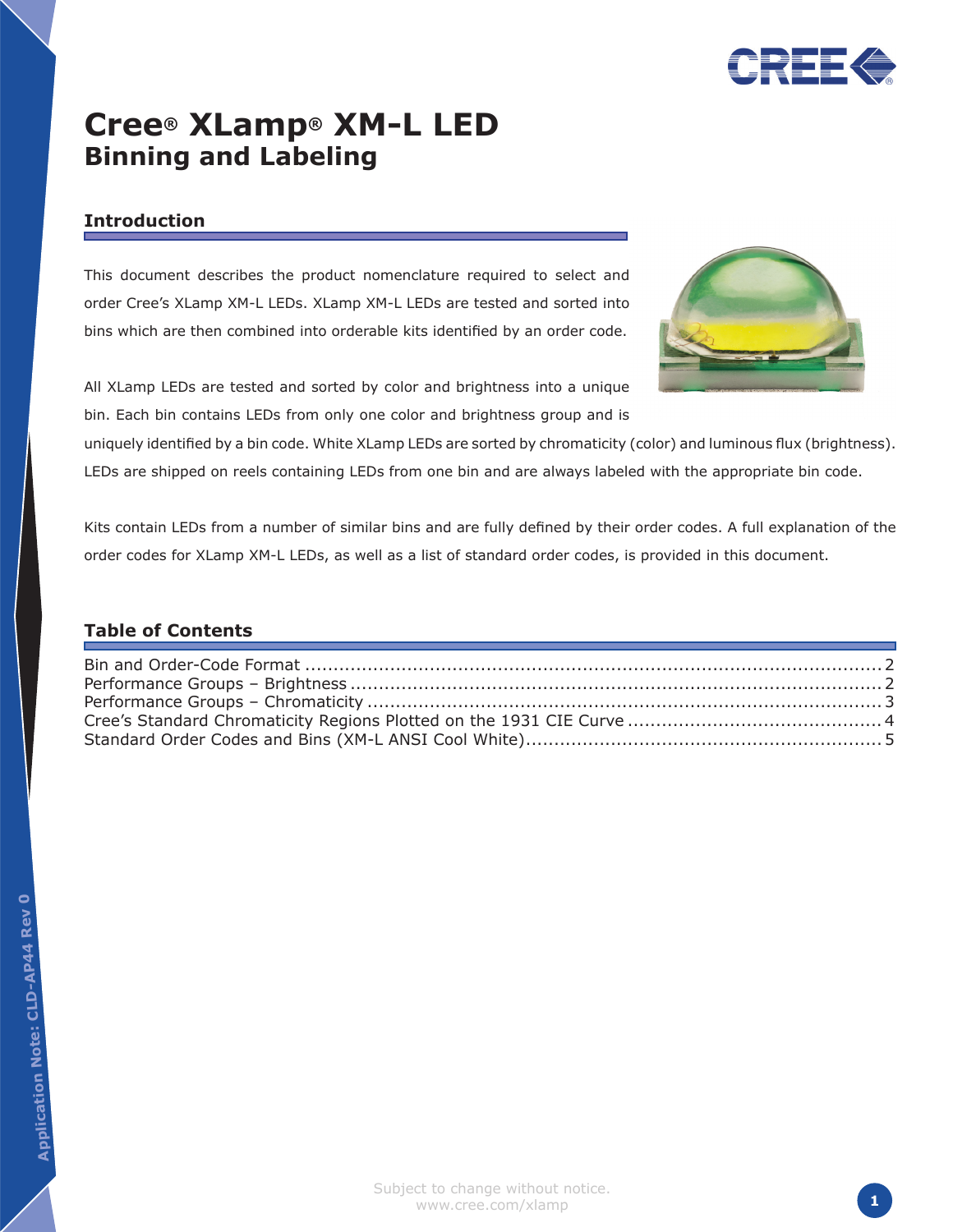<span id="page-1-0"></span>

## **Bin and Order-Code Format**

Bin codes and order codes are configured in the following manner:

#### **Order Code Bin Code**





#### **Performance Groups – Brightness**

XLamp XM-L LEDs are tested for luminous flux and placed into one of the following luminous-flux groups:

| <b>Group Code</b> | <b>Min. Luminous Flux</b><br>@ 700 mA (lm) | <b>Max. Luminous Flux</b><br>$@700$ mA (lm) |  |  |  |
|-------------------|--------------------------------------------|---------------------------------------------|--|--|--|
| т5                | 260                                        | 280                                         |  |  |  |
| Т6                | 280                                        | 300                                         |  |  |  |
|                   | 300                                        | 320                                         |  |  |  |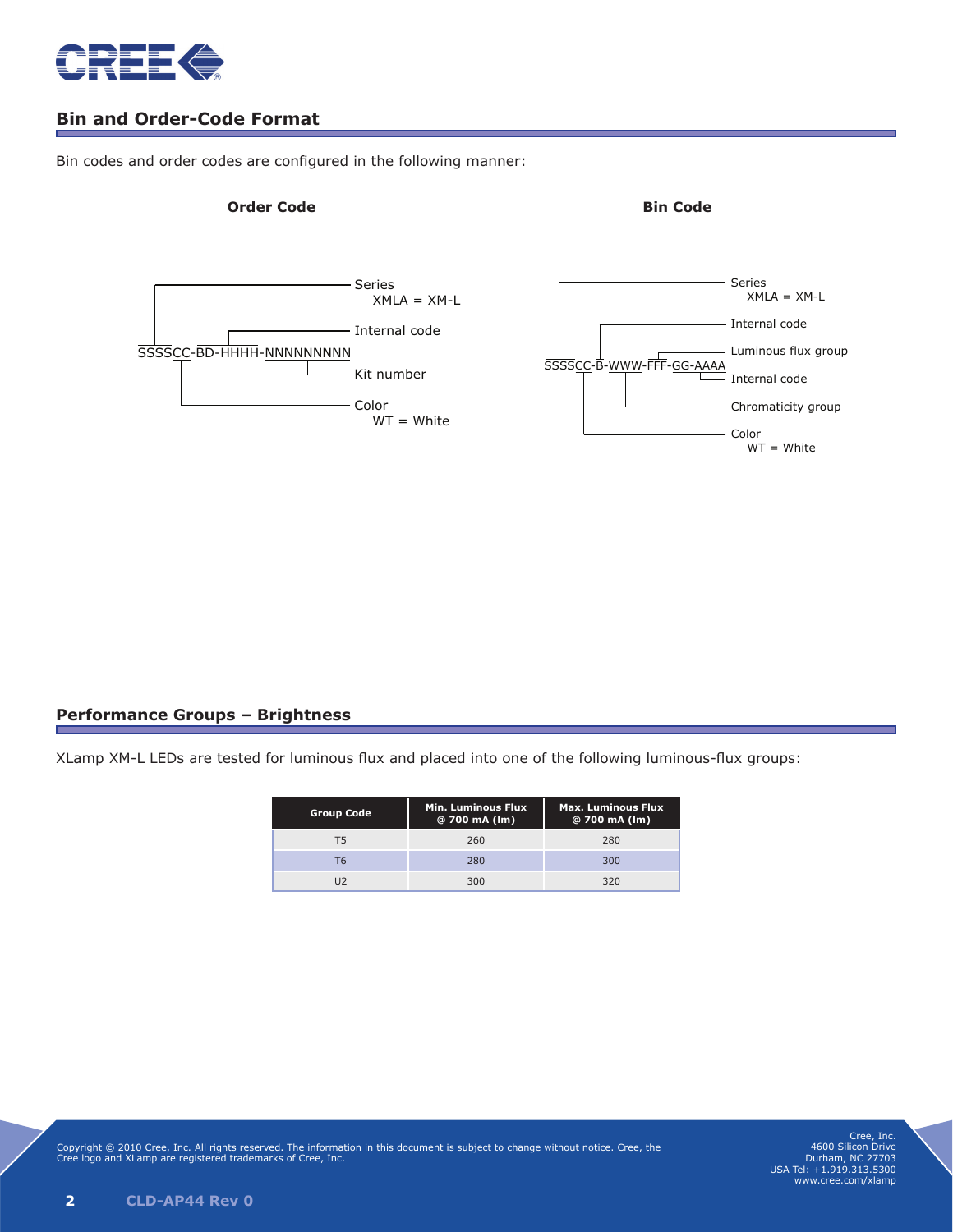<span id="page-2-0"></span>

# **Performance Groups – Chromaticity**

| Region | $\bar{\mathbf{x}}$ | y.     | Region | $\bar{\mathbf{x}}$ | y.     | Region         | $\mathsf X$ | y.     | Region | $\mathsf{x}$ | y.     |
|--------|--------------------|--------|--------|--------------------|--------|----------------|-------------|--------|--------|--------------|--------|
|        | 0.2950             | 0.2970 |        | 0.2920             | 0.3060 | OC             | 0.2984      | 0.3133 |        | 0.2984       | 0.3133 |
| 0A     | 0.2920             | 0.3060 | 0B     | 0.2895             | 0.3135 |                | 0.2962      | 0.3220 |        | 0.3048       | 0.3207 |
|        | 0.2984             | 0.3133 |        | 0.2962             | 0.3220 |                | 0.3028      | 0.3304 | OD     | 0.3068       | 0.3113 |
|        | 0.3009             | 0.3042 |        | 0.2984             | 0.3133 |                | 0.3048      | 0.3207 |        | 0.3009       | 0.3042 |
|        | 0.2980             | 0.2880 | 0S     | 0.2895             | 0.3135 | 0T             | 0.2962      | 0.3220 | 0U     | 0.3037       | 0.2937 |
|        | 0.2950             | 0.2970 |        | 0.2870             | 0.3210 |                | 0.2937      | 0.3312 |        | 0.3009       | 0.3042 |
| 0R     | 0.3009             | 0.3042 |        | 0.2937             | 0.3312 |                | 0.3005      | 0.3415 |        | 0.3068       | 0.3113 |
|        | 0.3037             | 0.2937 |        | 0.2962             | 0.3220 |                | 0.3028      | 0.3304 |        | 0.3093       | 0.2993 |
|        | 0.3048             | 0.3207 |        | 0.3028             | 0.3304 |                | 0.3115      | 0.3391 |        | 0.3130       | 0.3290 |
| 1A     | 0.3130             | 0.3290 |        | 0.3115             | 0.3391 | 1 <sup>C</sup> | 0.3205      | 0.3481 | 1D     | 0.3213       | 0.3373 |
|        | 0.3144             | 0.3186 | 1B     | 0.3130             | 0.3290 |                | 0.3213      | 0.3373 |        | 0.3221       | 0.3261 |
|        | 0.3068             | 0.3113 |        | 0.3048             | 0.3207 |                | 0.3130      | 0.3290 |        | 0.3144       | 0.3186 |
|        | 0.3068             | 0.3113 |        | 0.3005             | 0.3415 |                | 0.3099      | 0.3509 |        | 0.3144       | 0.3186 |
|        | 0.3144             | 0.3186 |        | 0.3099             | 0.3509 |                | 0.3196      | 0.3602 |        | 0.3221       | 0.3261 |
| 1R     | 0.3161             | 0.3059 | 1S     | 0.3115             | 0.3391 | 1T             | 0.3205      | 0.3481 | 10     | 0.3231       | 0.3120 |
|        | 0.3093             | 0.2993 |        | 0.3028             | 0.3304 |                | 0.3115      | 0.3391 |        | 0.3161       | 0.3059 |
|        | 0.3215             | 0.3350 |        | 0.3207             | 0.3462 |                | 0.3290      | 0.3538 |        | 0.3290       | 0.3417 |
| 2A     | 0.3290<br>0.3417   | 2B     | 0.3290 | 0.3538             |        | 0.3376         | 0.3616      |        | 0.3371 | 0.3490       |        |
|        | 0.3290             | 0.3300 |        | 0.3290             | 0.3417 | 2C             | 0.3371      | 0.3490 | 2D     | 0.3366       | 0.3369 |
|        | 0.3222             | 0.3243 |        | 0.3215             | 0.3350 |                | 0.3290      | 0.3417 |        | 0.3290       | 0.3300 |
|        | 0.3222             | 0.3243 |        | 0.3196             | 0.3602 | 2T             | 0.3290      | 0.3690 |        | 0.3290       | 0.3300 |
| 2R     | 0.3290             | 0.3300 | 2S     | 0.3290             | 0.3690 |                | 0.3381      | 0.3762 | 2U     | 0.3366       | 0.3369 |
|        | 0.3290             | 0.3180 |        | 0.3290             | 0.3538 |                | 0.3376      | 0.3616 |        | 0.3361       | 0.3245 |
|        | 0.3231             | 0.3120 |        | 0.3207             | 0.3462 |                | 0.3290      | 0.3538 |        | 0.3290       | 0.3180 |
|        | 0.3371             | 0.3490 |        | 0.3376             | 0.3616 |                |             |        |        |              |        |
| 3A     | 0.3451             | 0.3554 | 3B     | 0.3463             | 0.3687 |                |             |        |        |              |        |
|        | 0.3440             | 0.3427 |        | 0.3451             | 0.3554 |                |             |        |        |              |        |
|        | 0.3366             | 0.3369 |        | 0.3371             | 0.3490 |                |             |        |        |              |        |
|        | 0.3366             | 0.3369 | 3S     | 0.3381             | 0.3762 |                |             |        |        |              |        |
| 3R     | 0.3440             | 0.3428 |        | 0.3480             | 0.3840 |                |             |        |        |              |        |
|        | 0.3429             | 0.3307 |        | 0.3463             | 0.3687 |                |             |        |        |              |        |
|        | 0.3361             | 0.3245 |        | 0.3376             | 0.3616 |                |             |        |        |              |        |

Copyright © 2010 Cree, Inc. All rights reserved. The information in this document is subject to change without notice. Cree, the Cree logo and XLamp are registered trademarks of Cree, Inc.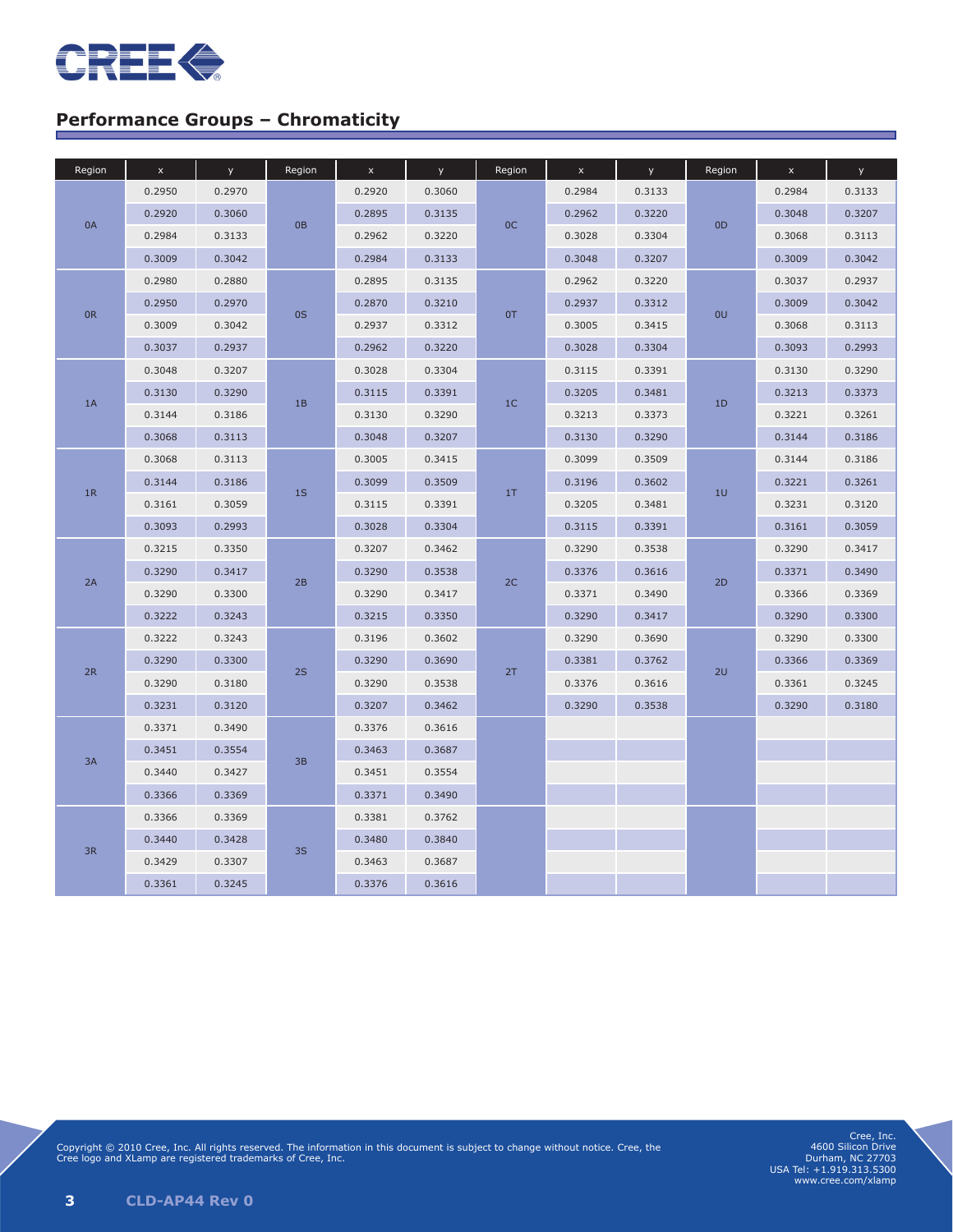<span id="page-3-0"></span>

# **Cree's Standard Chromaticity Regions Plotted on the 1931 CIE Curve**



ANSI Cool White

Copyright © 2010 Cree, Inc. All rights reserved. The information in this document is subject to change without notice. Cree, the Cree logo and XLamp are registered trademarks of Cree, Inc.

Cree, Inc. 4600 Silicon Drive Durham, NC 27703 USA Tel: +1.919.313.5300 www.cree.com/xlamp